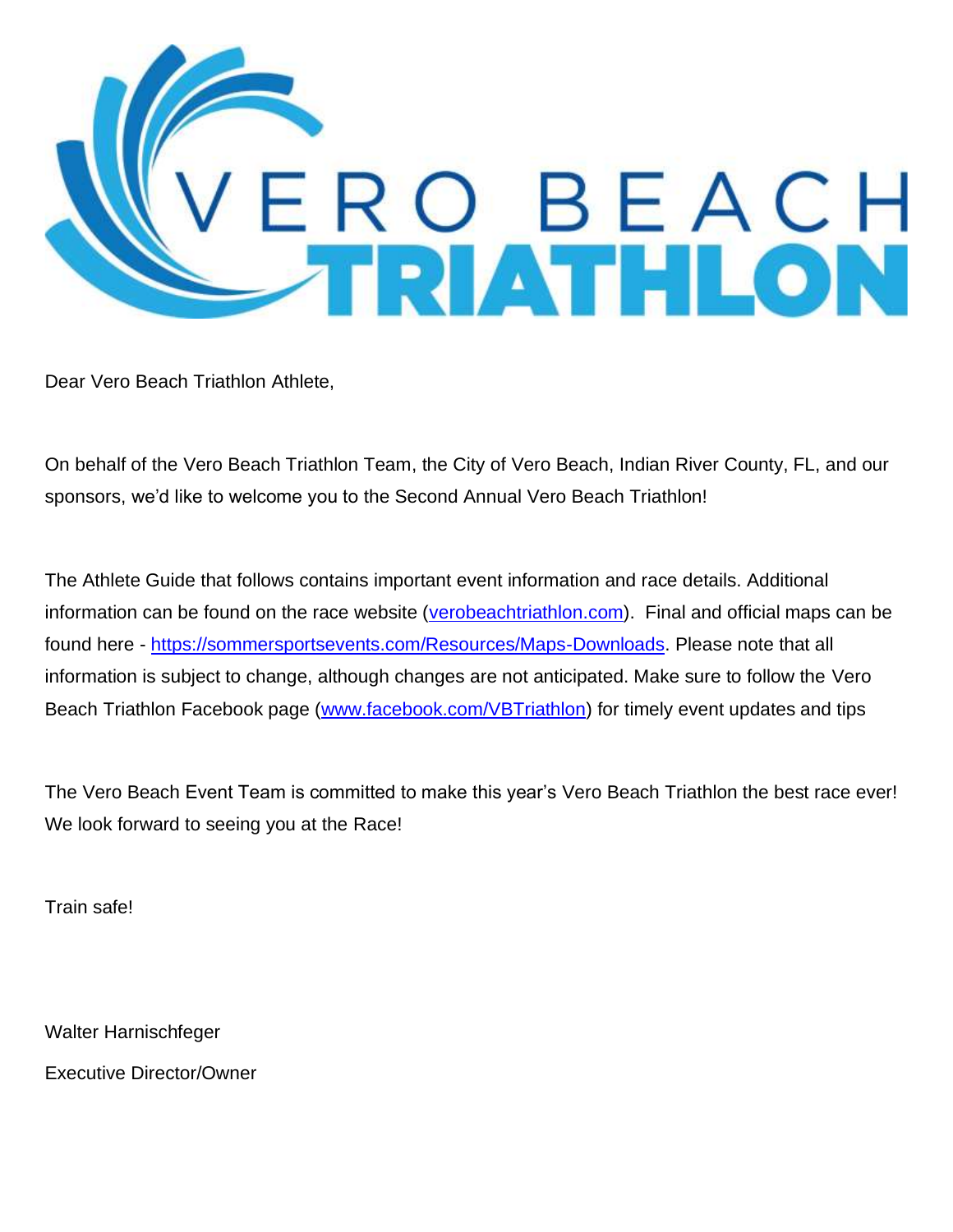# **FINAL EVENT INFORMATION**

**EVENT VENUE:** The Vero Beach Triathlon will take place at South Beach Park- 1702 Ocean Dr. Vero Beach, FL 32963.

**ARRIVAL/PARKING:** Limited parking is available at South Beach Park. We strongly suggest arriving early to ensure you have adequate time to find street parking if the lot at South Beach is full when you arrive.

**RACE NUMBER:** Your race bib can be found in your race packet. Please make sure the number on the bib corresponds to the race number assigned to you. You'll find your official race number on the label affixed to the packet. Your race bib must be worn on the front of your running shirt or shorts during the run and remain visible at all times. Do not cut, fold or alter your race number in any way. You must have your run number visible when you exit the transition area to start the run. Following the race **you will need to show your race bib to reclaim your bike and gear from the transition area.**

**SWIM CAP:** Your official swim cap is provided for you in your race packet. This cap is provided for your safety during the swim and must be worn during the entire swim. You will not be allowed in the secured swim start area without it.

**BODY MARKING: All athletes will body mark themselves with the enclosed Body Marking Tattoos!** Please review the instructions posted below for the correct way to display your number. If you are looking into a mirror when applying the tats, make sure the tat orientation is correct before applying. If not your tats make actually be in reverse when you finish. If you encounter problems with your tattoos, or need to be hand body marked, please see the volunteers at the entrance to the transition area.



**BIKE INSPECTION:** It is up to each individual athlete to make sure his or her bike is in safe and proper working order. Bike mechanics from Bicycle Sport, Vero Beach FL, will be available at the Transition Area to assist you with repairs if needed. Please make sure your handlebar ends are plugged.

**BIKE FRAME NUMBER:** Your bike frame number is included in your race packet. The number must be attached to your bike and be visible from both sides before you will be allowed to bring your bike into the transition area.

**HELMET NUMBER:** Your helmet number label is in your packet on the same sheet as your bike number. This number should be affixed to the front of your bike helmet.

**BIKE CHECK-IN: There is no Saturday bike check-in available.** All bikes must be checked-in on race morning, Sunday starting at 5:30am.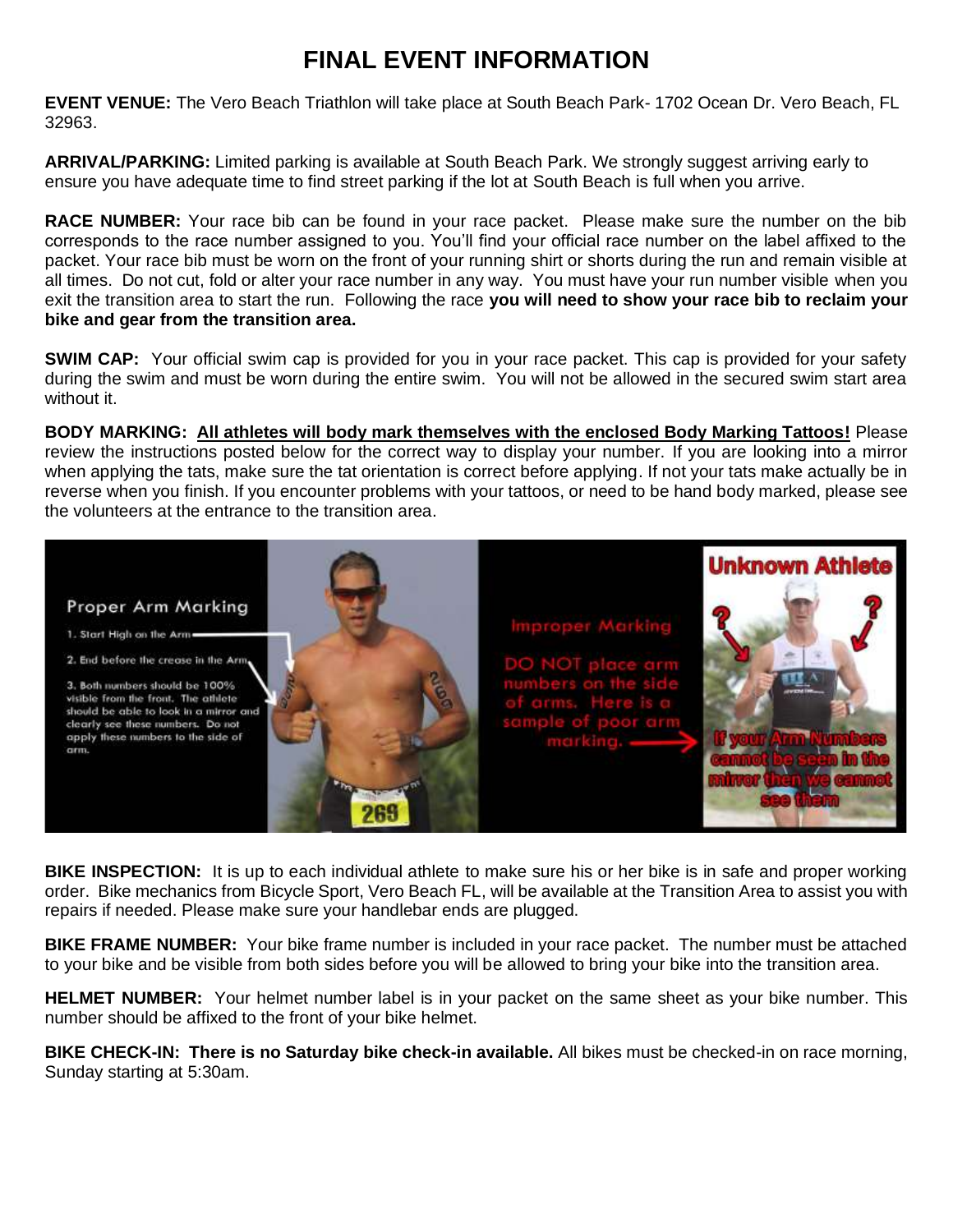**TRANSITION AREA:** The transition area has specific zones for each race distance and will be labeled by number. Following the race our transition team will let athletes reclaim their gear as quickly as possible. Please be aware that the transition area is an active race zone until 11:30am, so please follow the instructions of the volunteers and be aware of your environment when you enter. This is not the time or place to chat with other athletes in the transition area as you may become distracted and a hazard to athletes who are still racing.

**RECLAIM BIKE & GEAR: Only the athlete with their race number will be permitted to reclaim gear.** Remember, no race number, no gear!

**DROPPING OUT: If you drop out of the race for any reason, it is imperative that you notify a race official and return your Timing Chip immediately!**

**OUTSIDE ASSISTANCE: The Vero Beach Triathlon is a test of your individual endurance. Unofficial support from any source will result in a severe time penalty and/or disqualification. This is especially important on the run. This means you cannot have your friends (including athletes who have dropped out of the race) running, cycling, walking or skating along beside you. You cannot receive any support from them including fluids and food at any point during the race.**

**BIKE BOTTLE EXCHANGE:** There is one bottle exchange on the Olympic distance bike course. The exchange point will be located near the transition area for easy access prior to starting your second lap of the course. Please note that the entrance to the transition area will be congested. Please be aware of your surroundings and *slow down* as you approach this area. Please discard all empty bike bottles, food wrappers and leftover food items 300 feet in advance of, and within 300 feet following, the bike bottle exchange stations to avoid being penalized for abandoned equipment. The beginning and end of the discard zone is marked with large signs. This will also make our clean-up job much easier. **Provisions are not made to return discarded gear or bottles to the athletes after the race.** Because the weather forecast shows high temps in the mid to upper 80's on race day, we suggest you start the bike course with two full bottles of fluids affixed to your bike. Each bike station will offer water, [Gatorade,](https://www.gatorade.com/) and [Hammer Nutrition Gels,](https://www.hammernutrition.com/). Bike stations will also have basic first aid supplies**. You should be prepared to slow down briefly, or even stop in order to take hydration and nutrition from the the volunteers.** Bike station volunteers will keep the tables stocked with supplies. If you do not need support, please stay to the left as you pass by to avoid possible congestion. If you do stop, please use caution when resuming your race as fast cyclists may be approaching.

**RUN WATER STATIONS:** All run stations will be stocked with water, Gatorade, Coke, Hammer Nutrition Gels, and ice.

**COURSE MARKINGS:** The swim course will be marked with large bright colored buoys. Should ocean conditions merit it, the design of the swim could change on race morning at the discretion of the swim coordinator. Swimmers will be briefed on the swim course at the swim start area race morning.

The bike course is marked with fluorescent colored route arrows on the pavement in advance of and immediately following each turn. Three signs will be placed at each turn and all bike signs are of the same design. Law enforcement will be at all intersections where athletes do not have the right of way. Please be aware that their responsibility is traffic control and course safety. They are not there to be course marshalls to direct you where to go. **It is your responsibility to know the course!**

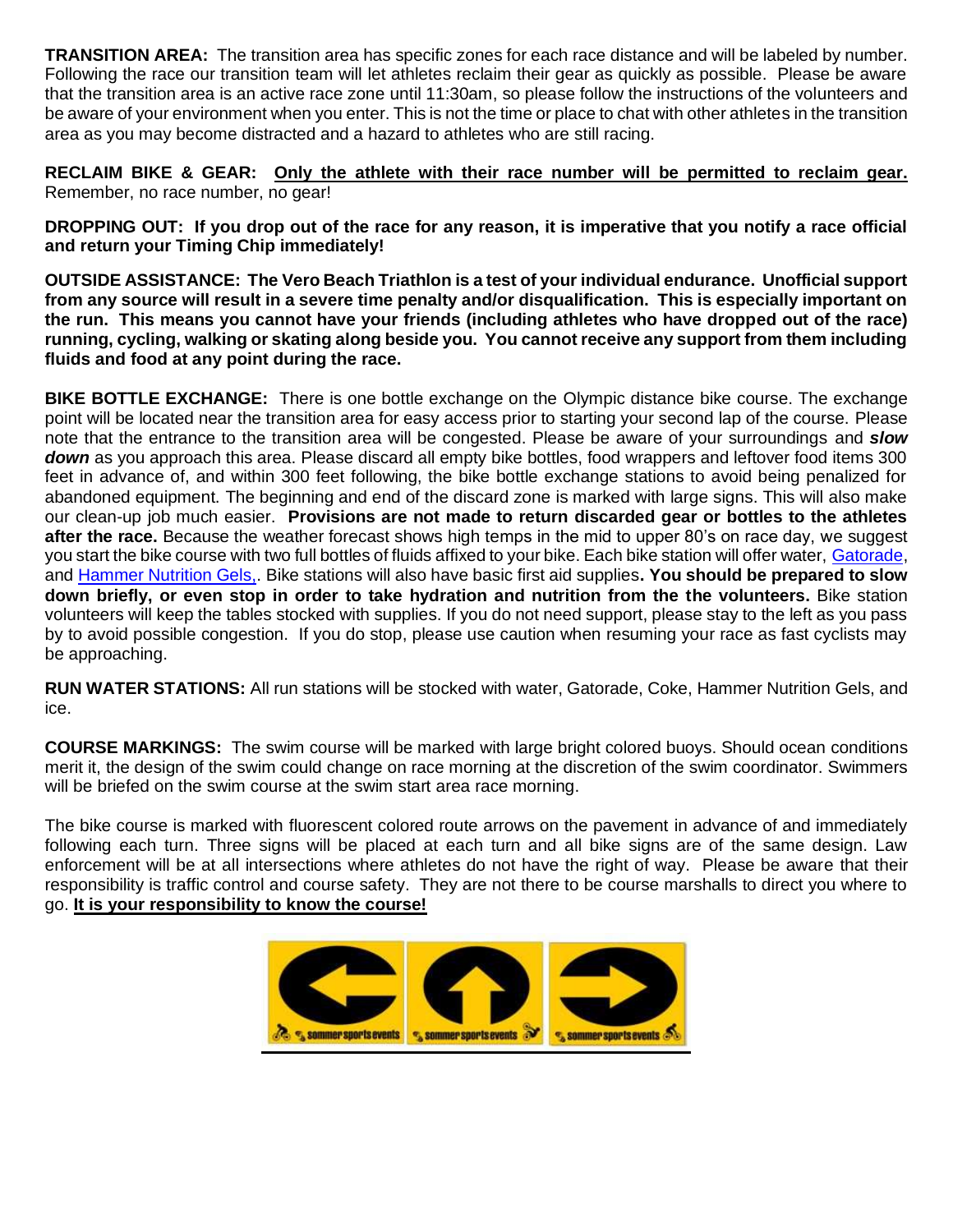The run course is marked with with fluorescent colored route arrows on the pavement immediately prior to each turn and at the turnarounds. Signs are placed in advance of all turns and turnarounds.

Remember, **it is your responsibility to know the course!** Signs can be vandalized or damaged during the event. When in doubt, always follow the correct colored arrows marked on the roads. **Do not automatically follow the cyclists or runners ahead of you, they may be recreational athletes not associated with the race.** 

**COURSE MAPS: It is your responsibility to know the course!** We recommend you travel the course in advance of the race. Please study the course maps available online and note the locations of the turns and support stations. You can access the maps from the event website at [https://runsignup.com/Race/VeroBeachTriathlon/Page/coursemaps.](https://runsignup.com/Race/VeroBeachTriathlon/Page/coursemaps)

**WETSUITS:** Wetsuit use is in accordance with USAT Rules. The water temperature is currently 77-78, right at the borderline wetsuit legal temperature. The head USAT will take the official reading on race morning and it will be posted near the swim start.

**LITTER:** Please respect the environment by helping keep the Vero Beach area clean! Do not discard your energy product wrappers (i.e., Bar and Gel wrappers) or bike bottles along the course. All trash should be discarded at the designated water stops.

**RESTROOMS:** Public restrooms are available at the South Beach Park. Additional port-o-lets will be located inside of the Transition Area. Please use them!

**TIMING:** Multisport athletes will be timed using state of the art race|result pro chips. The timing chips are attached to a neoprene ankle bracelet and they must be worn on your ankle, **NOT YOUR WRIST**. Chips will not be included in your race packet. You will pick your timing chip up on race morning near the transition area. Chips will be collected as you exit the run finish chute. Aqua Bike athletes will turn their chip in and collect their finisher medal at the tent at the entrance to the Transition area. If you drop out of the race for any reason, please turn in your timing chip at the end of the finish line chute or at the tent at the transition area. **You are responsible for the safe keeping of this chip during the event and there is a \$65 replacement fee for non-returned chips and a \$5 replacement fee for damaged or missing bands (Do not cut the velcro straps).** To help prevent your timing chip from being clawed off during the swim, we encourage you to safety pin the Velcro strap to the neoprene band. Pins will be available at chip pick-up.

A disposable UHF timing tag is also affixed to the back of your race bib. Please do not fold or bend the tag as it will render it inactive. This is a disposable, non-returnable chip.

If you or your friends wish to receive text or email results notifications during the race, please make sure you follow the link you will receive in your final race week email to authorize messaging via RunSignUp.com.

**AQUA BIKE:** For the Aqua Bike race, the **official end of your race is after you dismount and cross the bike finish timing wire.** After you cross the mats, report to the tent at the entrance of the Transition area to claim your finisher medal, and return your timing chip.

**RESULTS & AWARDS:** Printed or digital results will not be displayed onsite. Live results will be available for viewing online via your phone or similar device. Scan the QR code on the back of your race bib to view your individual results. Touchless results kiosks will also be set up near the finish line (weather permitting). Scan the barcode on the FRONT of your race bib to view your results.

Awards will become available soon after the timer receives the penalties from the USAT Officials and is able to apply them to the results. There will be an awards ceremony for each distance. The race announcer will announce the timing of the awards ceremony once official results are available.

An awards podium will still be set-up close by for photo ops.

**UNSPORTSMANLIKE CONDUCT:** Unsportsmanlike conduct during any portion of the race will not be tolerated and will result in disqualification!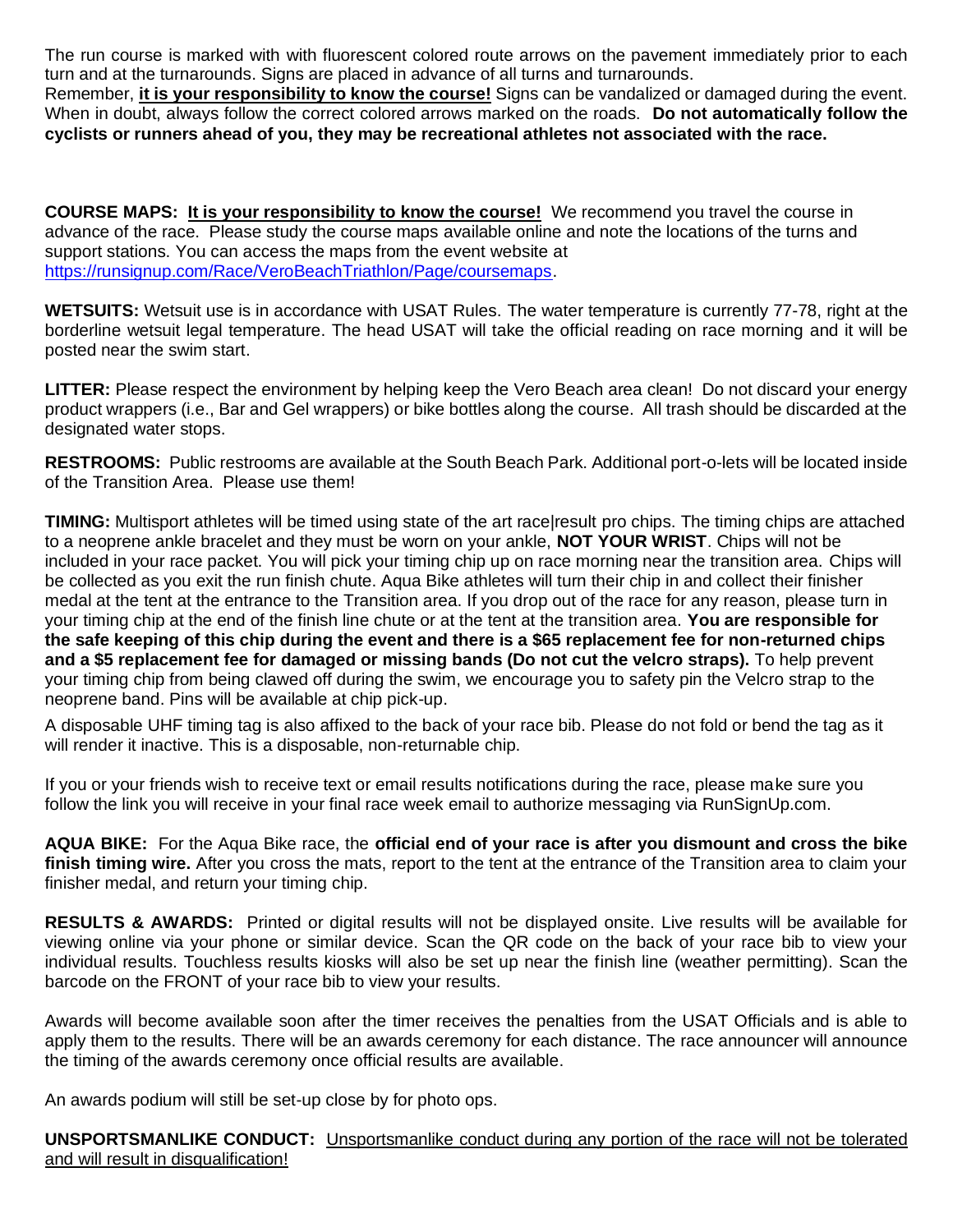**DISCLAIMER:** Race organizers may in its sole discretion, delay, modify, or cancel the event if it believes the conditions on the day of the race are unsafe. If the event is delayed, modified, or cancelled for any reason, including but not limited to directives issued by authorities, "force majeure" or race course conditions, or any other cause beyond the control of organizer, there shall be no refunds of entry fees.

**VOLUNTEERS: Please thank the volunteers whenever possible!** If you have friends of family members that would like to volunteer on race day, they can sign-up in advance here [https://runsignup.com/Race/Volunteer/FL/VeroBeach/VeroBeachTriathlon,](https://runsignup.com/Race/Volunteer/FL/VeroBeach/VeroBeachTriathlon) or do so at the packet pick-up tent on race day.

### **Event Timetable\*:**

## **VERO BEACH TRIATHLON EVENT TIMETABLE\***

*\* Subject to Change*

## **Saturday, May 21, 2022**

| $12:00am - 4:00pm$ | Packet Pick-up   |  |  |
|--------------------|------------------|--|--|
| Location:          | South Beach Park |  |  |

### **Sunday, May 22, 2022**

| 5:30am - 7:00am   | Packet Pick-up                        |
|-------------------|---------------------------------------|
| 7:15am            | Transition Area Closes for all events |
| $7:15$ am         | Olympic Triathlon START!              |
| 7:55am            | Sprint START!                         |
| 8:45am            | Swim Course Cut-off - all events.     |
| $12:00 \text{pm}$ | Bike & Run Course Support Ends        |

**FINAL TIP: Have a safe race and remember to drink plenty of fluids during the bike (but don't overhydrate). The temps will be in the 80's during the run segment so it is important you are adequantly hydrated at the start. RACE SMART!**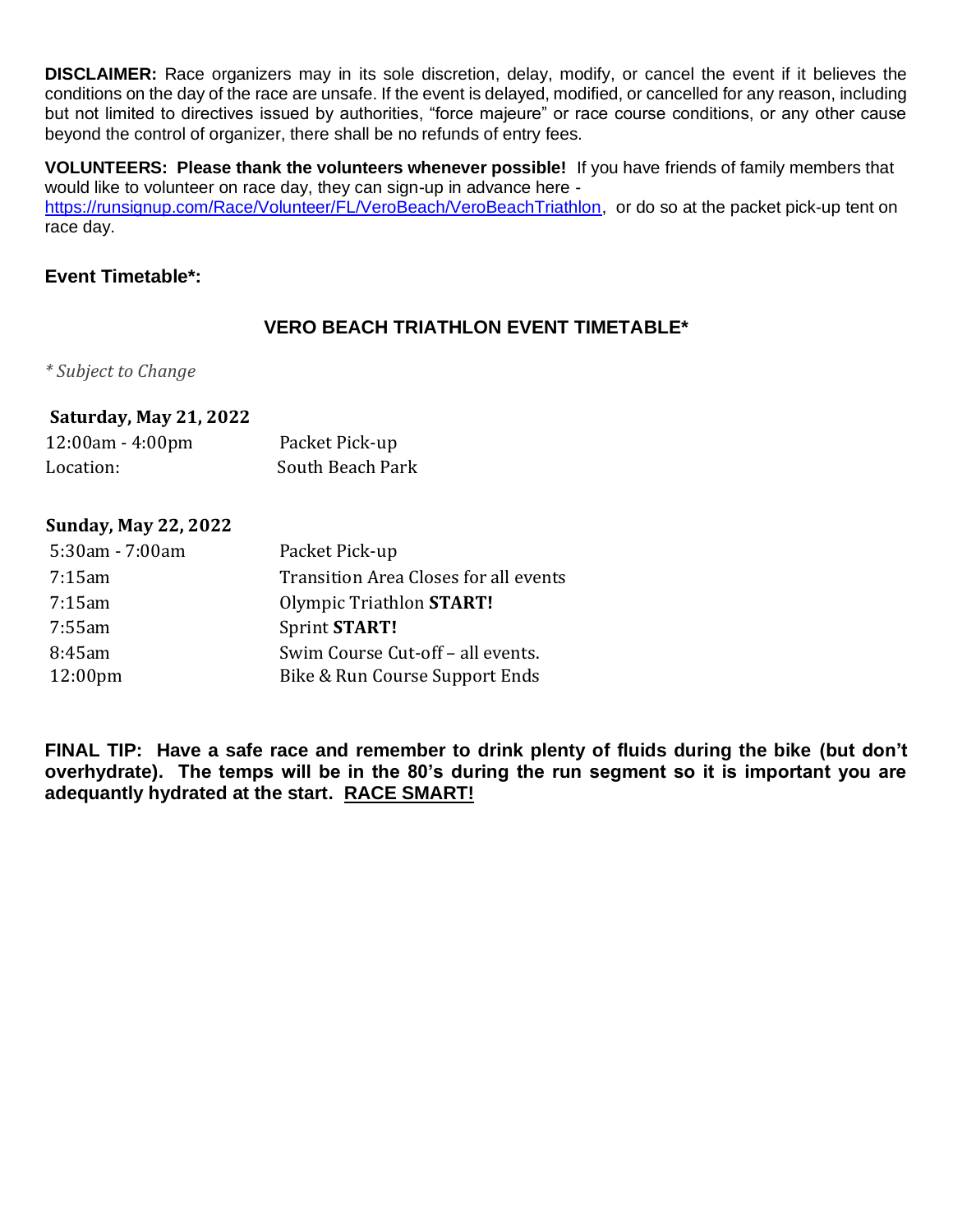

## **COMMONLY VIOLATED RULES & PENALTIES**

#### **1. Helmets:**

Only helmets approved by the US Consumer Product Safety Commission (CPSC) may be used in USAT sanctioned events. Helmets must be worn at all times while on your bike. This means before, during, and after the event.

#### *Penalty: Disqualification*

#### **2. Chin Straps:**

Chin straps must be fastened at all times when on a bicycle. DO NOT unbuckle your chin strap unless you are off your bicycle.

**Penalty:** Disqualification on the course; time penalty in transition area only.

#### **3. Unauthorized Assistance**:

No assistance other than that offered by race and medical officials may be used. Triathlons and duathlons are individual tests of fitness.

*Penalty:* Time penalty

#### **4. Transition Area:**

All equipment must be placed in the properly designated and individually assigned bike corral. The wheel of the bicycle must be down on the side of the assigned space. All participants must return their bicycles to an upright position in their designated bicycle corral. No person shall interfere with another participant's equipment or impede the progress of another participant. All bar ends must be solidly plugged. No participant shall bring ANY glass containers into the transition area.

**Penalty:** Time penalty or disqualification

#### **5. Drafting:**

**Drafting**--keep at least three bike lengths of clear space between you and the cyclist in front. If you move into the zone, you must pass within 15 seconds.

**Position**--keep to the right hand side of the lane of travel unless passing.

**Illegal Pass**-- cyclists must pass on the left, not on the right.

**Blocking**--riding on the left side of the lane without passing anyone and impeding other cyclists attempting to pass. **Overtaken**--once passed, you must immediately exit the draft zone from the rear, before attempting to pass again.

*Penalty:* Time penalty

#### **6. Course:**

All competitors are required to follow the prescribed course and to stay within all coned lanes. Cutting the course is an obvious violation and going outside the course is a safety issue. Cyclists shall not cross a solid yellow center line for ANY reason. Cyclists must obey all applicable traffic laws at all times.

**Penalty:** Referee's discretion, time penalty or disqualification

#### **7. Unsportsmanlike-Like Conduct:**

Foul, harsh, argumentative or abusive language or other unsportsmanlike conduct directed at race officials, USA Triathlon officials, volunteers, spectators or fellow athletes is forbidden.